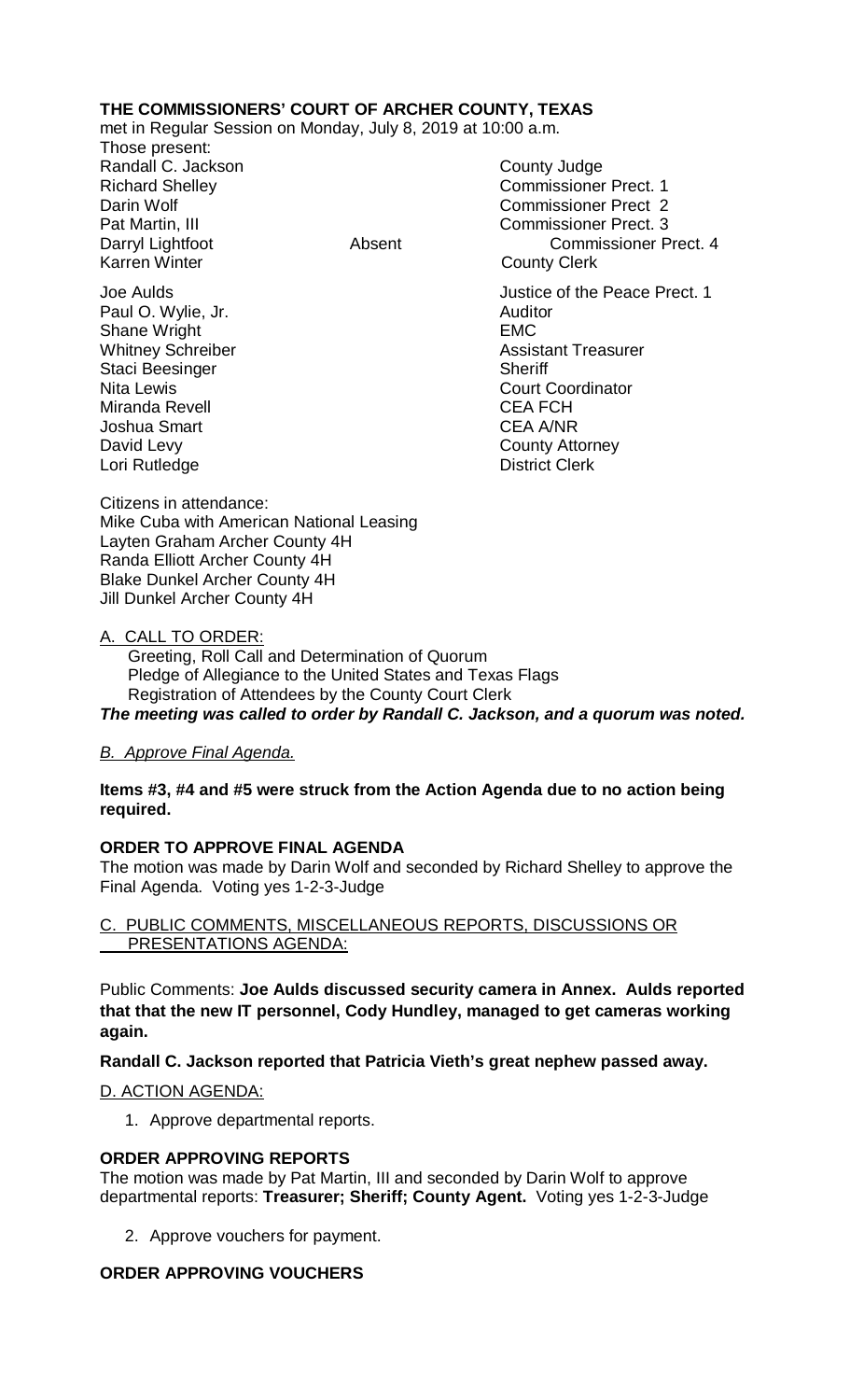The motion was made by Pat Martin, III and seconded by Darin Wolf to approve vouchers for payment. Voting yes 1-2-3-Judge

- 3. Approve line item transfers. **Removed**.
- 4. Approve Education Certificates. **Removed.**
- 5. Approve Publisher's Certificates. **Removed.**
- 6. Approve Minutes from previous month June, 2019.

#### **ORDER APPROVING MINUTES**

The motion was made by Randall C. Jackson and seconded by Richard Shelley to approve minutes from June 2019. Voting yes 1-2-3-Judge

- 7. Quarterly Interpretation Presented by the Archer County Extension Office. **Joshua Smart discussed quarterly report, State 4H Round up and camps. Layten Graham, Randa Elliott and Blake Dunkel, the Archer County Horse Judging team, discussed placing 3rd at the State Show which secured them a ticket to Denver, CO to participate in the National Show. Miranda Revell was nominated to be the vice president for the State 4H board.**
- 8. Discuss and/or take action on *Election Security Assessment.* (Tabled item 11 from June 24, 2019 agenda) **Randall C. Jackson discussed visiting with Ed Hazeldean with LGS regarding the County Software, making sure there would be no propriety issues. David Levy discussed contract issues.**

#### **ORDER TO TABLE ASSESSMENT**

The motion was made by Randall C. Jackson and seconded by Richard Shelley to table approving until action is needed or necessary Election Security Assessment with AT&T for June 24, 2019. Voting yes 1-2-3-Judge

9. Consider and/or take action on the Abandonment of the 911 Address at Lake Diversion that are located in Archer County. Randall C. Jackson reported that the 911 addresses that were used at Lake Diversion were no longer used once the Waggoner Ranch sold.

#### **ORDER TO TABLE ABANDON ADDRESSES**

The motion was made by Pat Martin, III and seconded by Darin Wolf to table abandoning 911 addresses at Lake Diversion that are located in Archer County. Voting yes 1-2-3-Judge

- 10.Discuss and/or take action on a riding lawn mower for the County. Darin Wolf discussed trade-in value of the current 52-inch riding lawn mower in use by work crew. Wolf had three prices for a new replacement: Gravely 60 inch \$9,000.00; ExMark Lazer Z series \$10,000.00 and World Lawn King Cobra \$8,500.00. **No action taken.**
- 11.Consider and/or approve the Interlocal Agreement for *911 Public Safety Answering Point Services* between Nortex Regional Planning Commission and Archer County. **Randall C. Jackson discussed contract. David Levy reviewed contract. Staci Beesinger discussed the software the Sheriff's Office currently uses.**

## **ORDER TO APPROVE AGREEMENT**

The motion was made by Darin Wolf and seconded by Richard Shelley to approve the Interlocal Agreement for 911 Public Safety Answering Point Services between Nortex Regional Planning Commission and Archer County. Voting yes 1-2-3-Judge

12.Consider and/or take action on the Reappointment of Verner Hayhurst to the Board of Trustees at the Helen Farabee Center. **Randall C. Jackson discussed the reappointment of Verner Hayhurst.**